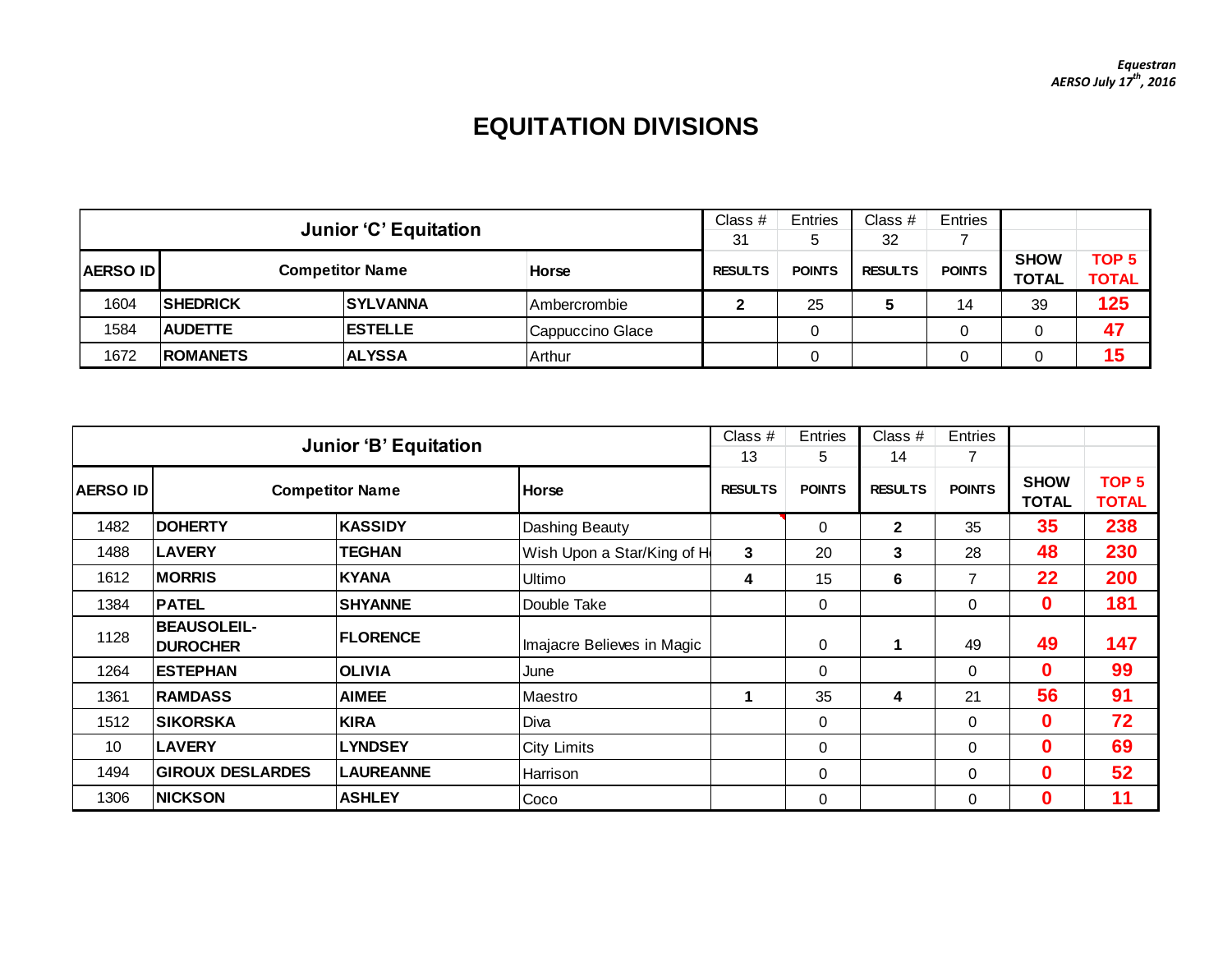|                                    |                       | <b>Junior 'A' Equitation</b> |                  | Class $#$           | Entries            | Class $#$           | Entries            |                      |                                  |
|------------------------------------|-----------------------|------------------------------|------------------|---------------------|--------------------|---------------------|--------------------|----------------------|----------------------------------|
| <b>Competitor Name</b><br>AERSO ID |                       |                              | <b>Horse</b>     | 4<br><b>RESULTS</b> | 6<br><b>POINTS</b> | 5<br><b>RESULTS</b> | 6<br><b>POINTS</b> | <b>SHOW</b><br>TOTAL | TOP <sub>5</sub><br><b>TOTAL</b> |
| 1273                               | <b>GAUL</b>           | <b>JULIA</b>                 | Escamilio        | 2                   | 30                 | $\mathbf{2}$        | 30                 | 60                   | 244                              |
| 943                                | <b>DAOUST CREVIER</b> | <b>EMILIE</b>                | l French Riviera |                     | 42                 |                     | 42                 | 84                   | 228                              |
| 1527                               | <b>LAPOINTE</b>       | <b>TEHA</b>                  | Webster          | 3                   | 24                 | 3                   | 24                 | 48                   | 213                              |
| 1141                               | <b>PARENT</b>         | <b>LAURIE-JADE</b>           | Farrel           |                     | $\mathbf 0$        |                     | 0                  | $\Omega$             | 135                              |
| 1345                               | <b>URQUHART</b>       | <b>SAVANNAH</b>              | Mischief Managed | 6                   | 6                  | 6                   | 6                  | 12                   | 108                              |
| 1066                               | <b>GRUENWALD</b>      | <b>ELIZABETH</b>             | Valentino        |                     | $\mathbf 0$        |                     | $\mathbf 0$        | $\Omega$             | 72                               |
| 1375                               | <b>ROBIDOUX</b>       | <b>ZOE</b>                   | Spencer          | 5                   | 12                 | 4                   | 18                 | 30                   | 72                               |
| 1453                               | <b>CONWAY</b>         | <b>MARLIE</b>                | Midnight Magic   |                     | 0                  |                     | 0                  | $\Omega$             | 38                               |
| 1068                               | <b>BELLEVILLE</b>     | <b>EMILY</b>                 | lPanama Jack     |                     | 0                  |                     | 0                  | $\Omega$             | 14                               |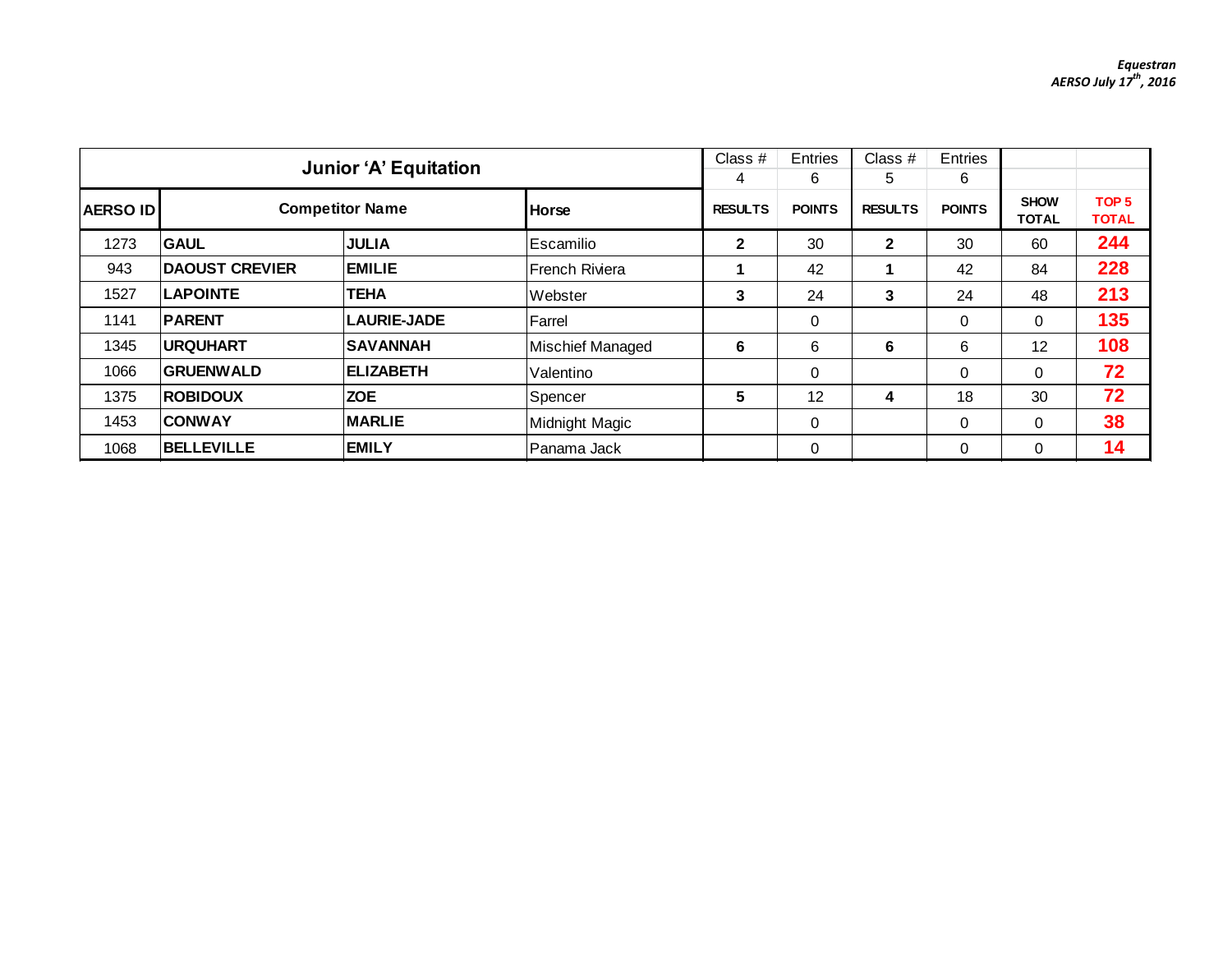|                  |                                    | <b>Pony Medal</b>      |                          | Class #<br>33  | <b>Entries</b><br>6 |                             |                                  |
|------------------|------------------------------------|------------------------|--------------------------|----------------|---------------------|-----------------------------|----------------------------------|
| <b>AERSO IDI</b> |                                    | <b>Competitor Name</b> | <b>Horse</b>             | <b>RESULTS</b> | <b>POINTS</b>       | <b>SHOW</b><br><b>TOTAL</b> | TOP <sub>5</sub><br><b>TOTAL</b> |
| 1488             | <b>LAVERY</b>                      | TEGHAN                 | Wish Upon a Star/King of | 4              | 18                  | 18                          | 115                              |
| 1604             | <b>SHEDRICK</b>                    | <b>SYLVANNA</b>        | Ambercrombie             | 3              | 24                  | 24                          | 89                               |
| 1557             | <b>WHELAN</b>                      | <b>MADELIN</b>         | Captain Casanova         | $\mathbf{2}$   | 30                  | 30                          | 72                               |
| 1482             | <b>DOHERTY</b>                     | <b>KASSIDY</b>         | Dashing Beauty           | $\mathbf 1$    | 42                  | 42                          | 70                               |
| 10               | <b>LAVERY</b>                      | <b>LYNDSEY</b>         | <b>City Limits</b>       |                | $\mathbf 0$         | 0                           | 68                               |
| 1306             | <b>INICKSON</b>                    | <b>ASHLEY</b>          | Coco                     |                | $\Omega$            | $\Omega$                    | 55                               |
| 965              | <b>ARSENAULT</b>                   | <b>SANDRINE</b>        | Coco Chanel              |                | $\Omega$            | $\Omega$                    | 50                               |
| 1294             | <b>TREMBLAY</b>                    | <b>EVE</b>             | <b>Maverick</b>          |                | $\Omega$            | $\Omega$                    | 31                               |
| 1462             | <b>ETHIER</b>                      | <b>MELODIE</b>         | A Second Glance          |                | $\Omega$            | $\Omega$                    | 14                               |
| 1631             | <b>LATREILLE</b>                   | <b>ANABELLE</b>        | Moka (Need for Speed)    | 5              | 12                  | 12                          | 12                               |
| 1128             | <b>BEAUSOLEIL-DUROCHERFLORENCE</b> | Coco Chanel            | 6                        | 6              | 6                   | $6\phantom{1}6$             |                                  |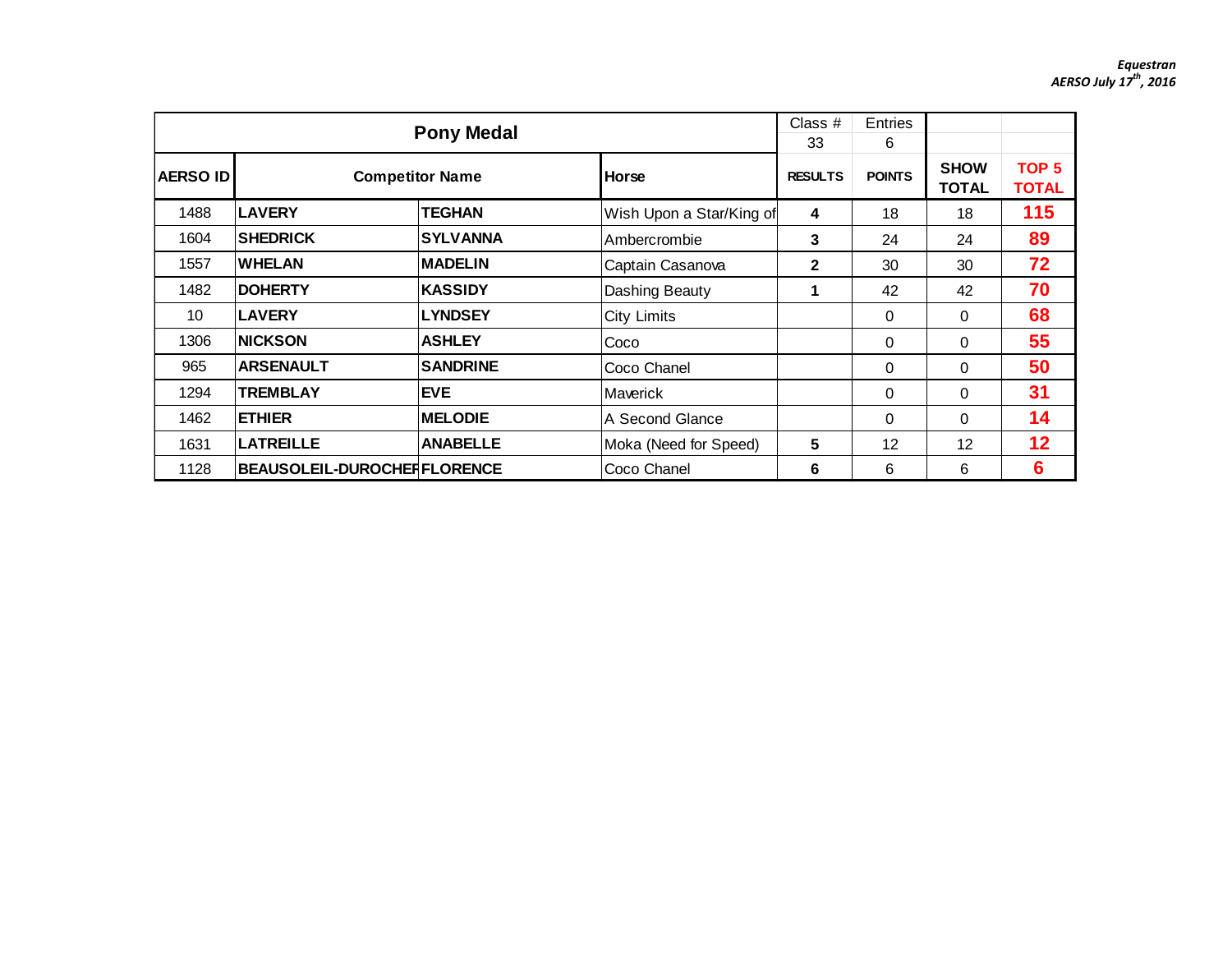|                |                 | <b>Sandridge Medal</b> |                      | Class #<br>11  | Entries<br>5  |                             |                                  |
|----------------|-----------------|------------------------|----------------------|----------------|---------------|-----------------------------|----------------------------------|
| <b>AERSOID</b> |                 | <b>Competitor Name</b> | <b>Horse</b>         | <b>RESULTS</b> | <b>POINTS</b> | <b>SHOW</b><br><b>TOTAL</b> | TOP <sub>5</sub><br><b>TOTAL</b> |
| 1273           | <b>GAUL</b>     | <b>JULIA</b>           | Escamilio            | 1              | 35            | 35                          | 150                              |
| 1527           | <b>LAPOINTE</b> | <b>TEHA</b>            | Webster              | 3              | 20            | 20                          | 107                              |
| 1345           | <b>URQUHART</b> | <b>SAVANNAH</b>        | Mischief Managed     | $\mathbf{2}$   | 25            | 25                          | 68                               |
| 939            | <b>GARCEAU</b>  | <b>CHLOE</b>           | Churchill            |                | 0             | 0                           | 67                               |
| 438            | <b>BRAZEAU</b>  | <b>MARIE EVE</b>       | Prima Donna HGF      |                | $\Omega$      | $\Omega$                    | 63                               |
| 1384           | <b>PATEL</b>    | <b>SHYANNE</b>         | Double Take          |                | $\Omega$      | $\Omega$                    | 50                               |
| 1712           | <b>GALES</b>    | <b>SARA</b>            | <b>Eternal Ruler</b> |                | 0             | 0                           | 20                               |
| 1375           | <b>ROBIDOUX</b> | <b>ZOE</b>             | Spencer              | 4              | 15            | 15                          | 15                               |
| 1361           | <b>RAMDASS</b>  | <b>AIMEE</b>           | Maestro              | 5              | 10            | 10                          | 10                               |
| 1218           | <b>FRANCE</b>   | Calendar Girl          |                      | 0              | $\Omega$      | 9                           |                                  |

|                                                                        |                 | Class $#$        | Entries               | Class #             | Entries            |                      |                    |                             |                                  |
|------------------------------------------------------------------------|-----------------|------------------|-----------------------|---------------------|--------------------|----------------------|--------------------|-----------------------------|----------------------------------|
| <b>Amateur Equitation</b><br><b>AERSO ID</b><br><b>Competitor Name</b> |                 |                  | <b>Horse</b>          | 9<br><b>RESULTS</b> | 6<br><b>POINTS</b> | 10<br><b>RESULTS</b> | 6<br><b>POINTS</b> | <b>SHOW</b><br><b>TOTAL</b> | TOP <sub>5</sub><br><b>TOTAL</b> |
| 349                                                                    | <b>AHO</b>      | <b>ASHLEY</b>    | <b>Taking Chances</b> | 4                   | 18                 | 5                    | 12                 | 30                          | 140                              |
| 939                                                                    | <b>GARCEAU</b>  | <b>CHLOE</b>     | Churchill             |                     | 0                  |                      | 0                  | 0                           | 110                              |
| 98                                                                     | <b>PASQUINI</b> | <b>REBECCA</b>   | <b>Rio's Radiant</b>  |                     | 0                  |                      | 0                  | $\Omega$                    | 103                              |
| 1621                                                                   | <b>ARNOLD</b>   | KAYLA            | Lunnson Poco Pine     |                     | 0                  |                      | 0                  | $\Omega$                    | 45                               |
| 1712                                                                   | <b>GALES</b>    | <b>SARA</b>      | <b>Eternal Ruler</b>  |                     | 0                  |                      | 0                  | $\Omega$                    | 37                               |
| 438                                                                    | <b>BRAZEAU</b>  | <b>MARIE EVE</b> | Prima Donna HGF       |                     | 0                  |                      | 0                  | $\Omega$                    | 36                               |
| 1575                                                                   | <b>LEBLANC</b>  | <b>NATHALIE</b>  | Hollywood             |                     | 0                  |                      | 0                  | 0                           | 6                                |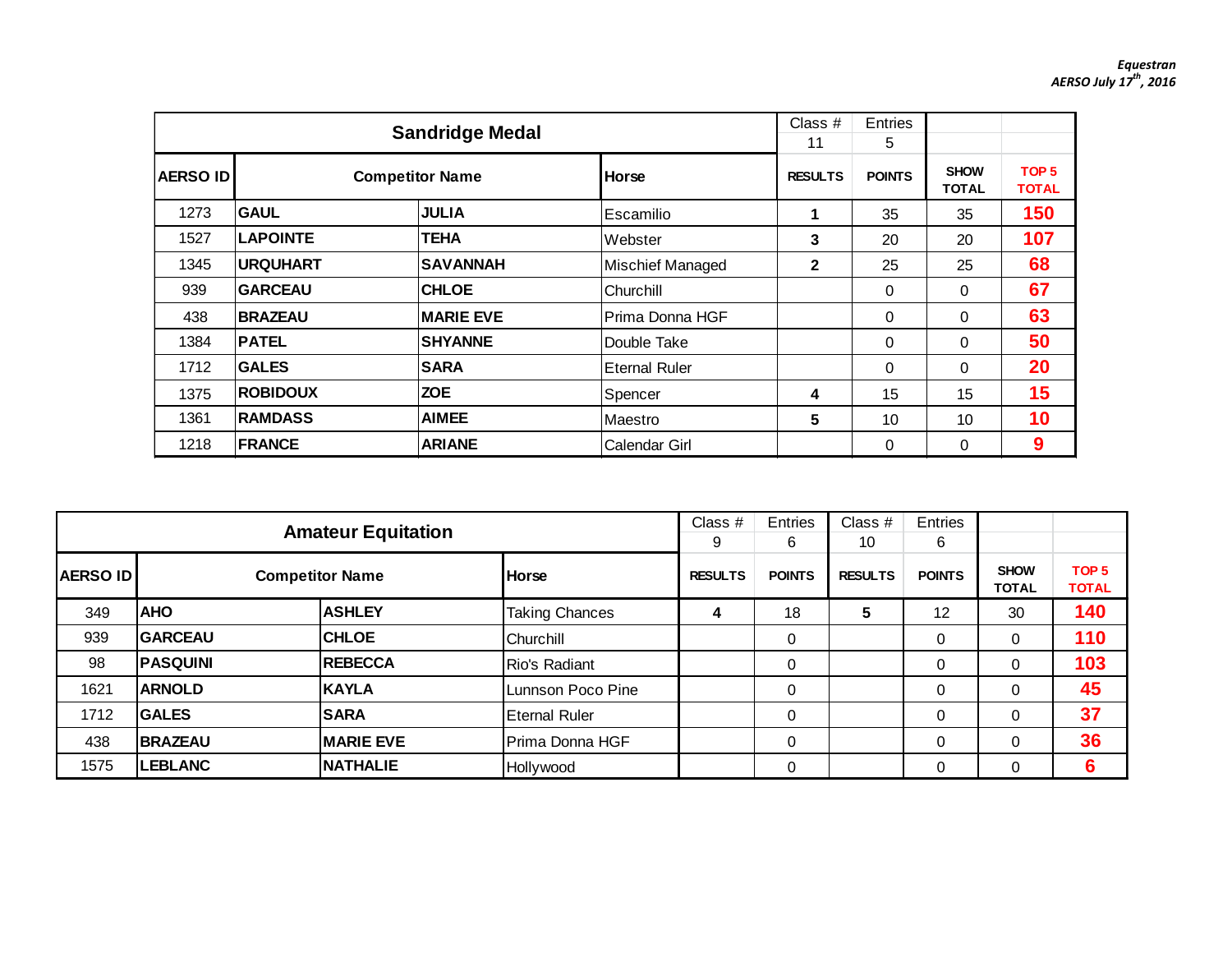## **HUNTER DIVISIONS**

| <b>Modified Jr/Am Hunter 2'9"</b>                         |                         |                  |                      |               | Entries        | Class #       | Entries        | Class $#$     | Entries                     |                                  |     |
|-----------------------------------------------------------|-------------------------|------------------|----------------------|---------------|----------------|---------------|----------------|---------------|-----------------------------|----------------------------------|-----|
|                                                           |                         |                  |                      |               |                | 22            | $\overline{2}$ | 23            | 2                           |                                  |     |
| <b>Competitor Name</b><br><b>AERSO ID</b><br><b>Horse</b> |                         |                  | <b>RESULTS</b>       | <b>POINTS</b> | <b>RESULTS</b> | <b>POINTS</b> | <b>RESULTS</b> | <b>POINTS</b> | <b>SHOW</b><br><b>TOTAL</b> | TOP <sub>5</sub><br><b>TOTAL</b> |     |
| 1612                                                      | <b>IMORRIS</b>          | <b>KYANA</b>     | Ultimo               |               | 14             |               | 14             | $\mathbf{2}$  | 10                          | 38                               | 190 |
| 1588                                                      | <b>RUDGE</b>            | <b>KATHERINE</b> | Eastern Rain         |               | 0              |               | 0              |               | 0                           | $\mathbf 0$                      | 122 |
| 1494                                                      | <b>GIROUX DESLARDES</b> | <b>LAUREANNE</b> | Harrison             |               | 0              |               | 0              |               | 0                           | $\mathbf{0}$                     | 119 |
| 940                                                       | <b>RUZILO</b>           | <b>FELICIA</b>   | Coming Attraction    |               | 0              |               | $\mathbf 0$    |               | $\Omega$                    | 0                                | 70  |
| 965                                                       | <b>ARSENAULT</b>        | <b>SANDRINE</b>  | Lionheart            |               | 0              |               | $\mathbf 0$    |               | $\Omega$                    | 0                                | 56  |
| 1593                                                      | <b>FAILLE</b>           | <b>ABBY</b>      | <b>Pixie Perfect</b> |               | 0              |               | $\mathbf 0$    |               | $\Omega$                    | 0                                | 38  |
| 1241                                                      | <b>BATTET</b>           | <b>EMILIE</b>    | Tenacity             | $\mathbf{2}$  | 10             | $\mathbf{2}$  | 10             |               | 14                          | 34                               | 34  |
| 1480                                                      | <b>SEGUIN</b>           | <b>SIMON</b>     | Rich Girl            |               | 0              |               | $\mathbf 0$    |               | $\Omega$                    | $\mathbf{0}$                     | 28  |
| 1575                                                      | <b>LEBLANC</b>          | <b>NATHALIE</b>  | Full Cool            |               | 0              |               | 0              |               | 0                           | 0                                | 21  |

| <b>Small Pony Hunter</b>                  |                         |                                            |                   |               | Entries        | Class $#$     | Entries        | Class #       | Entries                     |                                  |     |
|-------------------------------------------|-------------------------|--------------------------------------------|-------------------|---------------|----------------|---------------|----------------|---------------|-----------------------------|----------------------------------|-----|
|                                           |                         |                                            |                   |               |                | 26            | 8              | 27            | 8                           |                                  |     |
| <b>AERSO ID</b><br><b>Competitor Name</b> |                         | <b>Horse</b>                               | <b>RESULTS</b>    | <b>POINTS</b> | <b>RESULTS</b> | <b>POINTS</b> | <b>RESULTS</b> | <b>POINTS</b> | <b>SHOW</b><br><b>TOTAL</b> | TOP <sub>5</sub><br><b>TOTAL</b> |     |
| 1482                                      | <b>IDOHERTY</b>         | <b>KASSIDY</b>                             | Dashing Beauty    |               | 56             | 2             | 40             | 2             | 40                          | 136                              | 400 |
| 1604                                      | <b>SHEDRICK</b>         | <b>SYLVANNA</b>                            | Ambercrombie      | 4             | 24             | 3             | 32             | 4             | 24                          | 80                               | 321 |
| 1691                                      | <b>BRUNET</b>           | <b>SUZIE</b>                               | Veto Power        | $\mathbf{2}$  | 40             | 6             | 8              |               | 56                          | 104                              | 284 |
| 1580                                      | <b>THEORET</b>          | <b>ALEXANDRA</b>                           | Devil Wears Prada |               | 0              |               | 0              |               | 0                           |                                  | 110 |
| 1711                                      | <b>AYLIFFE/ THEORET</b> | <b>ANNE LAURENCE /</b><br><b>ALEXANDRA</b> | Integrity Duke    | 5             | 16             | 4             | 24             |               | 0                           | 40                               | 65  |
| 1488                                      | <b>LAVERY</b>           | <b>TEGHAN</b>                              | Wish Upon a Star  |               | 0              |               | 0              |               | 0                           |                                  | 63  |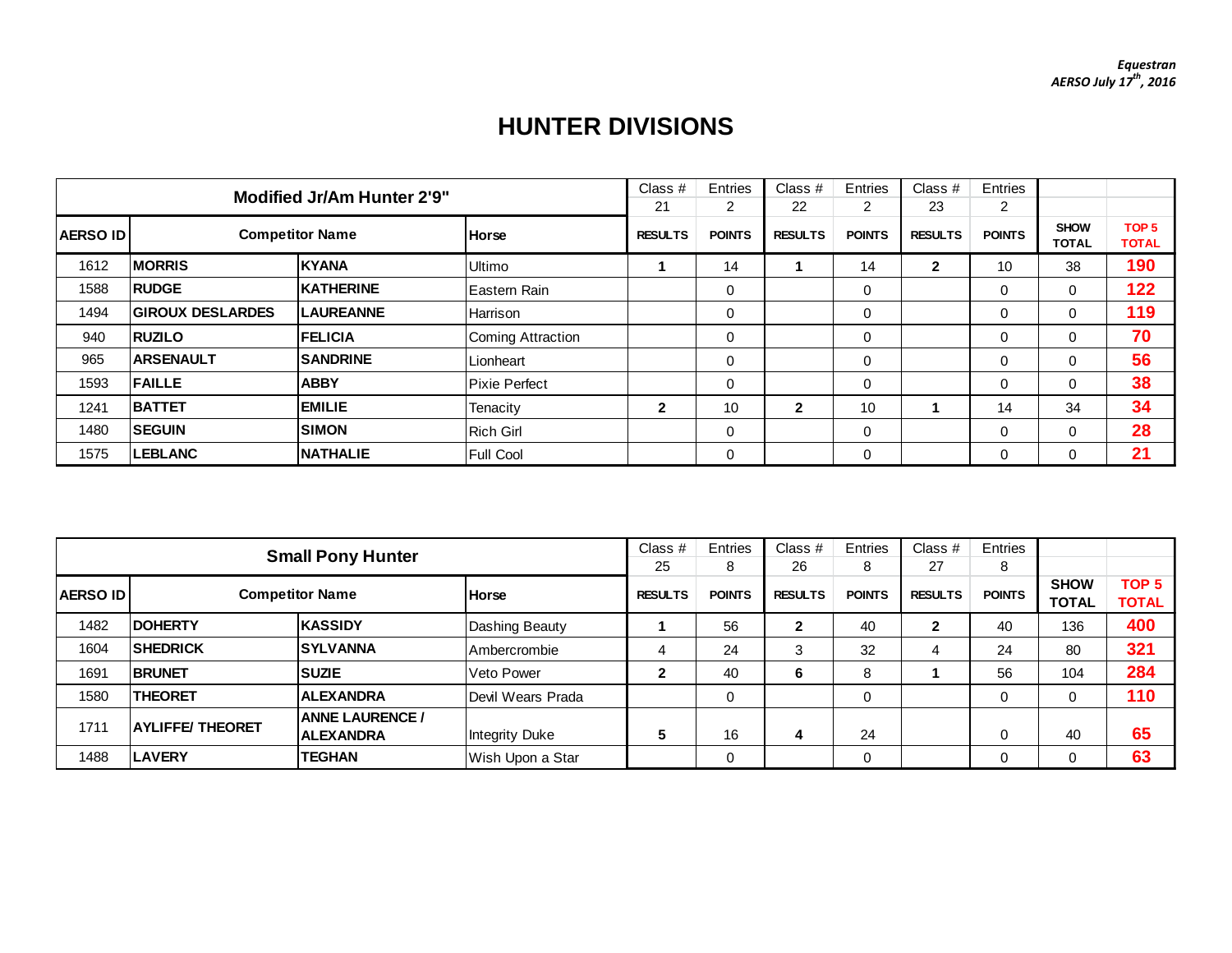|                                                      | <b>Medium Pony Hunter</b> |                  |                  |               |                | Class $#$     | Entries        | Class $#$     | Entries      |                  |     |
|------------------------------------------------------|---------------------------|------------------|------------------|---------------|----------------|---------------|----------------|---------------|--------------|------------------|-----|
|                                                      |                           |                  |                  | 25            | 8              | 26            | 8              | 27            |              |                  |     |
|                                                      |                           |                  | <b>RESULTS</b>   | <b>POINTS</b> | <b>RESULTS</b> | <b>POINTS</b> | <b>RESULTS</b> | <b>POINTS</b> | <b>SHOW</b>  | TOP <sub>5</sub> |     |
| <b>Competitor Name</b><br>AERSO ID<br><b>I</b> Horse |                           |                  |                  |               |                |               |                |               | <b>TOTAL</b> | <b>TOTAL</b>     |     |
| 1557                                                 | <b>WHELAN</b>             | <b>MADELIN</b>   | Captain Casanova | 3             | 32             |               | 56             |               |              | 88               | 332 |
| 1488                                                 | <b>ILAVERY</b>            | <b>TEGHAN</b>    | King of Hearts   | 6             | 8              |               | ν              |               | 32           | 40               | 158 |
| 1484                                                 | <b>IDONNER</b>            | <b>LAUREN</b>    | Humphrey         |               |                |               |                | 6             |              | 8                | 80  |
| 1625                                                 | <b>IGAGNON</b>            | <b>IMARIANNE</b> | Super Man Sunny  |               |                |               | 16             |               | 16           | 32               | 32  |
| 1672                                                 | <b>ROMANETS</b>           | <b>ALYSSA</b>    | Arthur           |               |                |               |                |               |              |                  | 21  |

| <b>Large Pony Hunter</b> |                                       |                 |                           |                | Entries       | Class $#$      | Entries           | Class $#$      | Entries       |                             |                                  |
|--------------------------|---------------------------------------|-----------------|---------------------------|----------------|---------------|----------------|-------------------|----------------|---------------|-----------------------------|----------------------------------|
|                          |                                       |                 |                           |                |               | 29             | 3                 | 30             | 3             |                             |                                  |
| <b>AERSO IDI</b>         | <b>Competitor Name</b>                |                 | <b>Horse</b>              | <b>RESULTS</b> | <b>POINTS</b> | <b>RESULTS</b> | <b>POINTS</b>     | <b>RESULTS</b> | <b>POINTS</b> | <b>SHOW</b><br><b>TOTAL</b> | TOP <sub>5</sub><br><b>TOTAL</b> |
| 965                      | <b>ARSENAULT</b>                      | <b>SANDRINE</b> | Coco Chanel               |                | 21            |                | 21                | $\mathbf{2}$   | 15            | 57                          | 179                              |
| 1294                     | TREMBLAY                              | <b>EVE</b>      | Maverick                  |                | 0             |                | $\mathbf 0$       |                | 0             | $\Omega$                    | 159                              |
| 1621                     | <b>ARNOLD</b>                         | <b>KAYLA</b>    | Almost Famous             | $\mathbf{2}$   | 15            | 2              | 15                |                | 21            | 51                          | 139                              |
| 1594                     | <b>SIMARD</b>                         | <b>ICLARA</b>   | <b>A Second Glance</b>    |                | 0             |                | 0                 |                | 0             | $\Omega$                    | 137                              |
| 10                       | <b>LAVERY</b>                         | <b>LYNDSEY</b>  | <b>City Limits</b>        |                | 0             |                | 0                 |                | 0             | 0                           | 133                              |
| 1608                     | <b>BERGERON</b>                       | <b>JEANNE</b>   | Tango Nuevo               |                | 0             |                | 0                 |                | 0             | $\Omega$                    | 48                               |
| 1128                     | <b>BEAUSOLEIL-</b><br><b>DUROCHER</b> | <b>FLORENCE</b> | Imajacres Believes in Mag | 3              | 12            | 3              | $12 \overline{ }$ | 3              | 12            | 36                          | 36                               |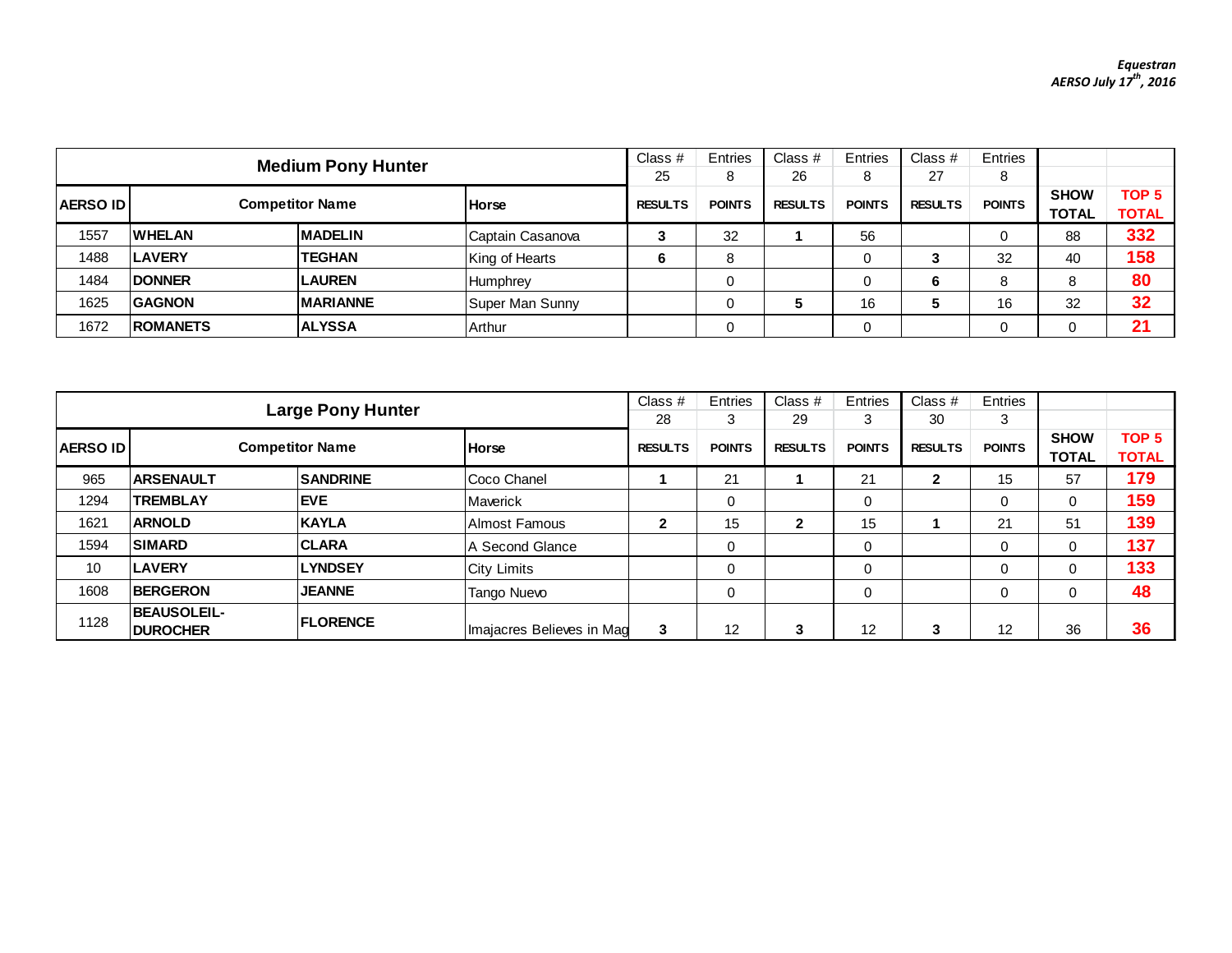## *Equestran AERSO July 17th, 2016*

| <b>Baby Green Hunter</b>                                  |                     |                   |                      |               | Entries        | Class $#$<br>16 | Entries<br>ົ   | Class $#$<br>47    | Entries                     |                                  |     |
|-----------------------------------------------------------|---------------------|-------------------|----------------------|---------------|----------------|-----------------|----------------|--------------------|-----------------------------|----------------------------------|-----|
| <b>AERSO ID</b><br><b>Competitor Name</b><br><b>Horse</b> |                     |                   | 15<br><b>RESULTS</b> | <b>POINTS</b> | <b>RESULTS</b> | <b>POINTS</b>   | <b>RESULTS</b> | ے<br><b>POINTS</b> | <b>SHOW</b><br><b>TOTAL</b> | TOP <sub>5</sub><br><b>TOTAL</b> |     |
| 1668                                                      | <b>GALLANT</b>      | <b>LAURENCE</b>   | Anime                |               |                |                 | 0              |                    |                             |                                  | 136 |
| 1410                                                      | <b>IDESMARCHAIS</b> | <b>KELLY-ANNE</b> | Obviously Diamond    |               |                |                 | 0              |                    |                             |                                  | 102 |
| 1686                                                      | <b>IMONTREUIL</b>   | <b>STEPHANIE</b>  | Donovan              |               |                |                 | 0              |                    |                             |                                  | 66  |
| 1571                                                      | <b>WEISS</b>        | <b>IMELISSA</b>   | Aristocrat           |               |                |                 | 0              |                    |                             |                                  | 48  |
| 1704                                                      | <b>VIAU</b>         | <b>EMILIE</b>     | <b>Black Beauty</b>  | ◠<br>▴        | 10             |                 | 14             |                    | 14                          | 38                               | 38  |

|                                                           | <b>Children's Hunter</b> |                    |                      |                |                     | Class #                          | Entries             | Class $#$           | Entries             |                             |                                  |
|-----------------------------------------------------------|--------------------------|--------------------|----------------------|----------------|---------------------|----------------------------------|---------------------|---------------------|---------------------|-----------------------------|----------------------------------|
| <b>Competitor Name</b><br><b>AERSO ID</b><br><b>Horse</b> |                          |                    |                      | <b>RESULTS</b> | 10<br><b>POINTS</b> | $\overline{2}$<br><b>RESULTS</b> | 10<br><b>POINTS</b> | 3<br><b>RESULTS</b> | 10<br><b>POINTS</b> | <b>SHOW</b><br><b>TOTAL</b> | TOP <sub>5</sub><br><b>TOTAL</b> |
| 1273                                                      | <b>GAUL</b>              | <b>JULIA</b>       | Escamilio            | 5              | 20                  |                                  | 0                   |                     | 70                  | 90                          | 552                              |
| 1361                                                      | <b>RAMDASS</b>           | <b>AIMEE</b>       | Maestro              |                | 70                  | $\mathbf{2}$                     | 50                  | 4                   | 30                  | 150                         | 388                              |
| 1345                                                      | <b>IURQUHART</b>         | <b>SAVANNAH</b>    | Mischief Managed     | 4              | 30                  | 6                                | 10                  | $\mathbf{2}$        | 50                  | 90                          | 242                              |
| 1141                                                      | <b>PARENT</b>            | <b>LAURIE-JADE</b> | Farrel               |                | 0                   |                                  | 0                   |                     | $\mathbf 0$         | 0                           | 204                              |
| 1512                                                      | <b>ISIKORSKA</b>         | <b>KIRA</b>        | Diva                 |                | 0                   |                                  | 0                   |                     | $\mathbf 0$         | $\Omega$                    | 196                              |
| 1527                                                      | <b>LAPOINTE</b>          | <b>TEHA</b>        | Webster              | 6              | 10                  | 4                                | 30                  | 6                   | 10                  | 50                          | 178                              |
| 1453                                                      | <b>CONWAY</b>            | <b>MARLIE</b>      | Midnight Magic       |                | 0                   |                                  | $\mathbf 0$         |                     | $\Omega$            | 0                           | 164                              |
| 1593                                                      | <b>FAILLE</b>            | <b>ABBY</b>        | <b>Pixie Perfect</b> |                | 0                   | 3                                | 40                  |                     | $\Omega$            | 40                          | 136                              |
| 1375                                                      | <b>ROBIDOUX</b>          | <b>ZOE</b>         | Spencer              | 3              | 40                  | 5                                | 20                  |                     | $\Omega$            | 60                          | 120                              |
| 1264                                                      | <b>ESTEPHAN</b>          | <b>OLIVIA</b>      | June                 |                | 0                   |                                  | 0                   |                     | $\Omega$            | $\Omega$                    | 40                               |
| 1415                                                      | <b>TESSIER</b>           | <b>JADE</b>        | Flirt                |                | 0                   |                                  | $\mathbf 0$         |                     | $\Omega$            | 0                           | 24                               |
| 963                                                       | <b>DIGNARD</b>           | <b>FREDERICK</b>   | Prima Donna          |                | 0                   |                                  | 0                   | 5                   | 20                  | 20                          | 20                               |
| 1625                                                      | <b>GAGNON</b>            | <b>MIRIAMME</b>    | Lucky Luke           |                | 0                   |                                  | 0                   |                     | $\Omega$            | $\Omega$                    | 18                               |